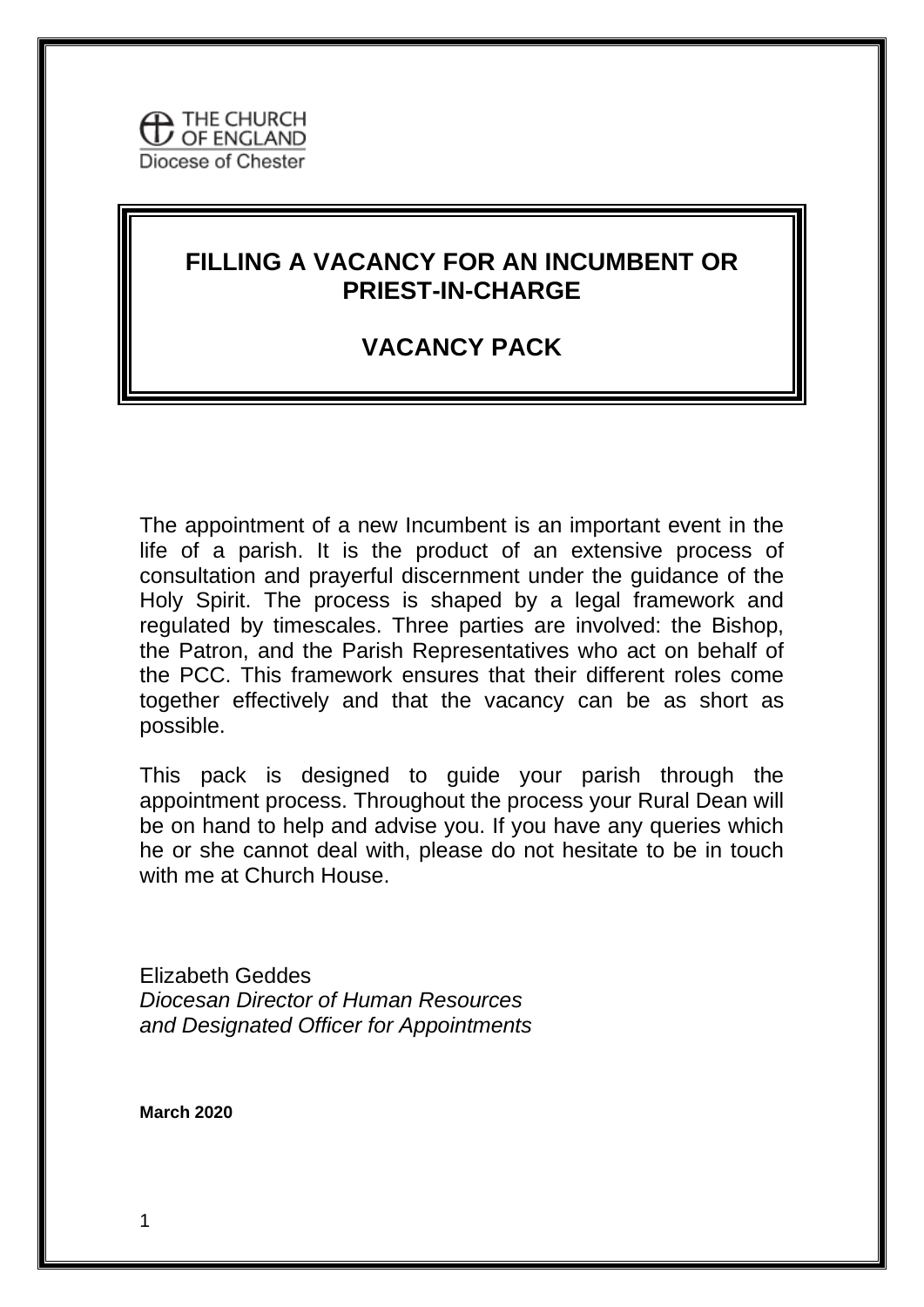### **CONTENTS**

- 1. Vacancy process checklist (This shows what action is required, by whom and in what timescales)
- 2. Completing the Parish Fact Sheet (The facts and figures relating to the benefice)
- 3. Writing the Parish Profile (A guide to writing a good Parish Profile)
- 4. Role Description (A guide to the Role Description for the new incumbent)

### 5. Parish Representatives and Form 34

(The legal forms you need to return to the Designated Officer giving contact details of your Parish Representatives and for recording the decision of the PCC on the Ordination of Women Measure)

6. The Legal Process

(A summary of the legal stages you need to complete)

7. The Selection Process

(Advice and good practice for the selection process)

#### **Appendix 1 Interview questioning techniques**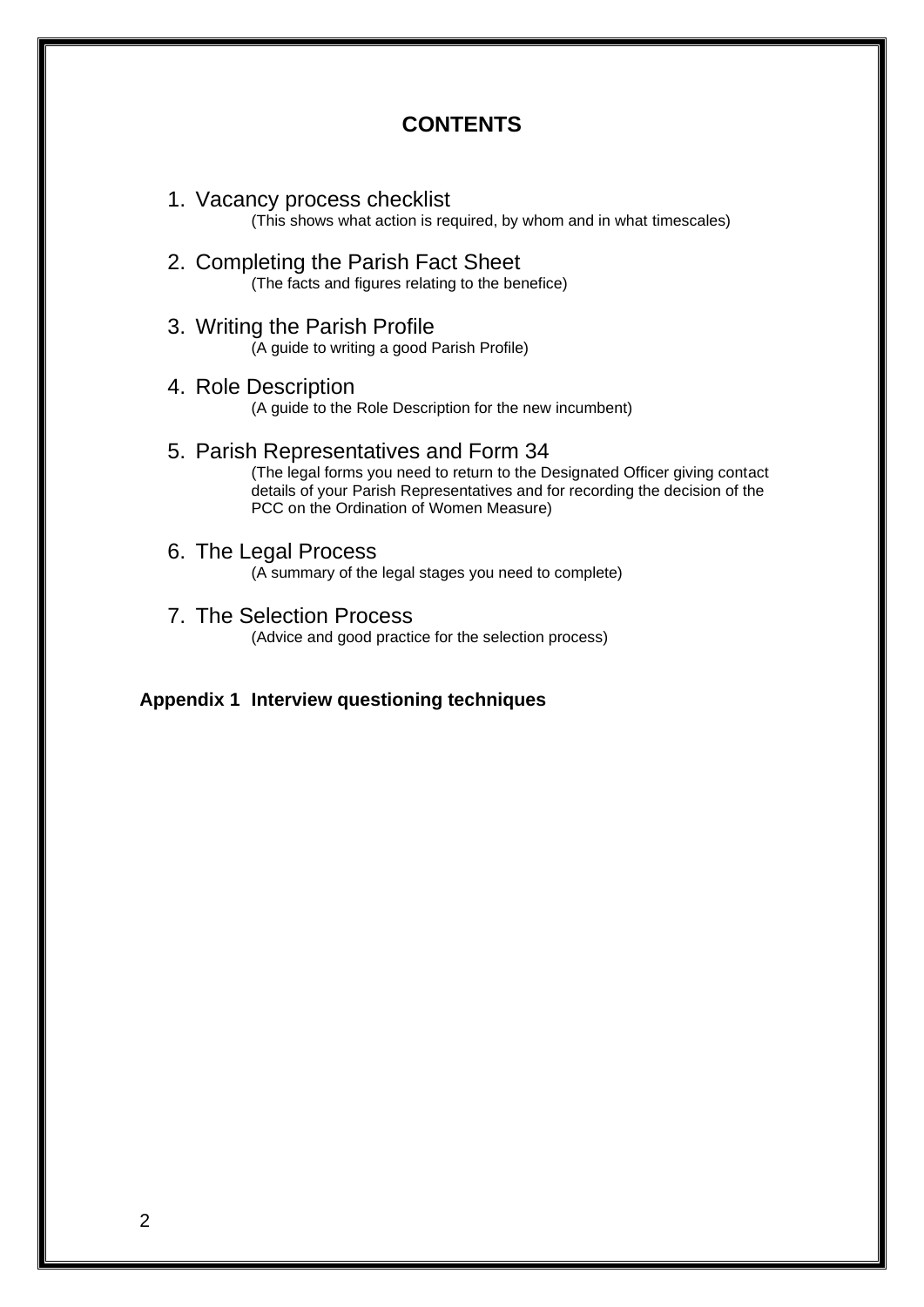## **1 VACANCY PROCESS CHECKLIST**

The appointment process begins when the PCC Secretary is officially informed of the vacancy by the Diocese's Designated Officer. The timing of this will vary from parish to parish. In some cases notification will not be until after the out-going Incumbent has moved; in other cases the Bishop will initiate the process earlier. In either case, it is not appropriate for an out-going Incumbent or spouse to be present or in any way to participate in the deliberations of the PCC.

The PCC Secretary will receive a Parish Vacancy Process Checklist to enable the process to be undertaken smoothly. It outlines the steps to be followed and summarises the timescales which govern appointments in the Church of England. If you are experiencing difficulty in meeting any of the timescales, please contact the Designated Officer and the member of senior clergy who is taking the lead role in the vacancy process as soon as possible.

An electronic version of the Vacancy Process Checklist can be found on the diocesan website via the HR pages.

## **2 COMPLETING THE PARISH FACT SHEET**

The Parish Fact Sheet provides the **factual information** about your parish, congregation(s), leadership, buildings and finances. It is designed to comply with the information required under the Patronage (Benefices) Measure 1986.

The task of completing the Parish Fact Sheet is relatively straightforward and can substantially be delegated to a Churchwarden or to the PCC Secretary. The information on this form will be helpful to the PCC in drawing up its Parish Profile, and the PCC as a whole needs to agree the contents of the Fact Sheet.

The completed Parish Fact Sheet should be sent together with the Parish Profile and Form 34 to those on the distribution list detailed later. Increasingly appointments and correspondence are being done electronically. This cuts down on postage and is generally more efficient. In due course your Parish Fact Sheet and Parish Profile will be sent by e-mail to potential candidates to help them decide whether or not to submit an application.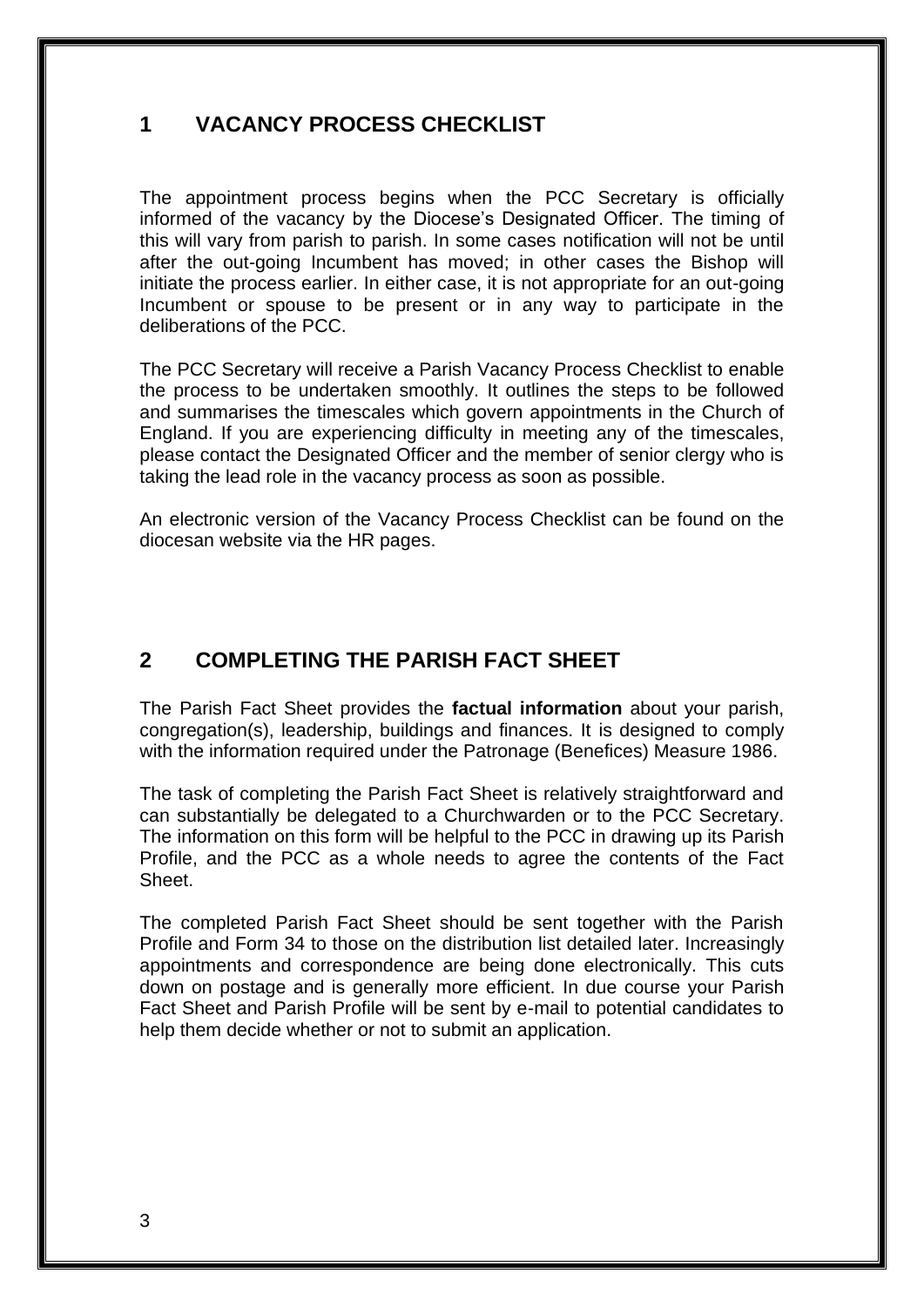### **3 WRITING THE PARISH PROFILE**

The Parish Profile is your opportunity to paint a picture of your parish(es) so that interested applicants gain a realistic understanding of what you are like and the sort of incumbent that you need. It is a more **descriptive document** than the parish fact sheet. It allows you to analyse what is happening in your church and what developments you would like to see. Many parishes include photographs to make the document interesting to potential applicants.

It is difficult for a whole PCC to produce such a document; so it is sensible if the PCC delegates the task to a small group. In due course they should bring to the PCC a draft document for comment and ratification.

If your benefice is formed of more than one parish, then you will need to decide, in consultation with the Rural Dean, how best to present yourselves. One possibility is to submit individual Parish Factsheets, but create one joint profile for the united benefice. In other words, to write a 'Benefice Profile' as opposed to a 'Parish Profile'. If you prefer to submit individual Parish Profiles, as well as individual Parish Factsheets, that is equally fine.

You will need to include a copy of your most recent accounts, together with a statement about your current finances.

You may have developed a statement of the PCC's vision and goals for the coming years, for example through your participation in the Growth Action Planning process. This could be included in the Parish Profile.

If there is a significant area which you wish the next incumbent to develop please outline what this is as it will help you to define the sort of person you are looking for.

Does your parish have particular views of which applicants should be aware, for example female priests, charismatic issues, baptism divorce and remarriage? If so you should include a statement to that effect, such as:

The PCC is supportive of the ministry of women at all levels in the Church (note that previous ministers have been women).

The Rural Dean will be pleased to assist in commenting on any draft profile before it is submitted. The Bishop or Archdeacon who is dealing with the appointment may also wish to comment on the Parish Profile before it is finally sent to any potential applicant. The Bishop may also issue his own **Statement of Needs** about the appointment from a Diocesan perspective which will accompany documentation sent to candidates.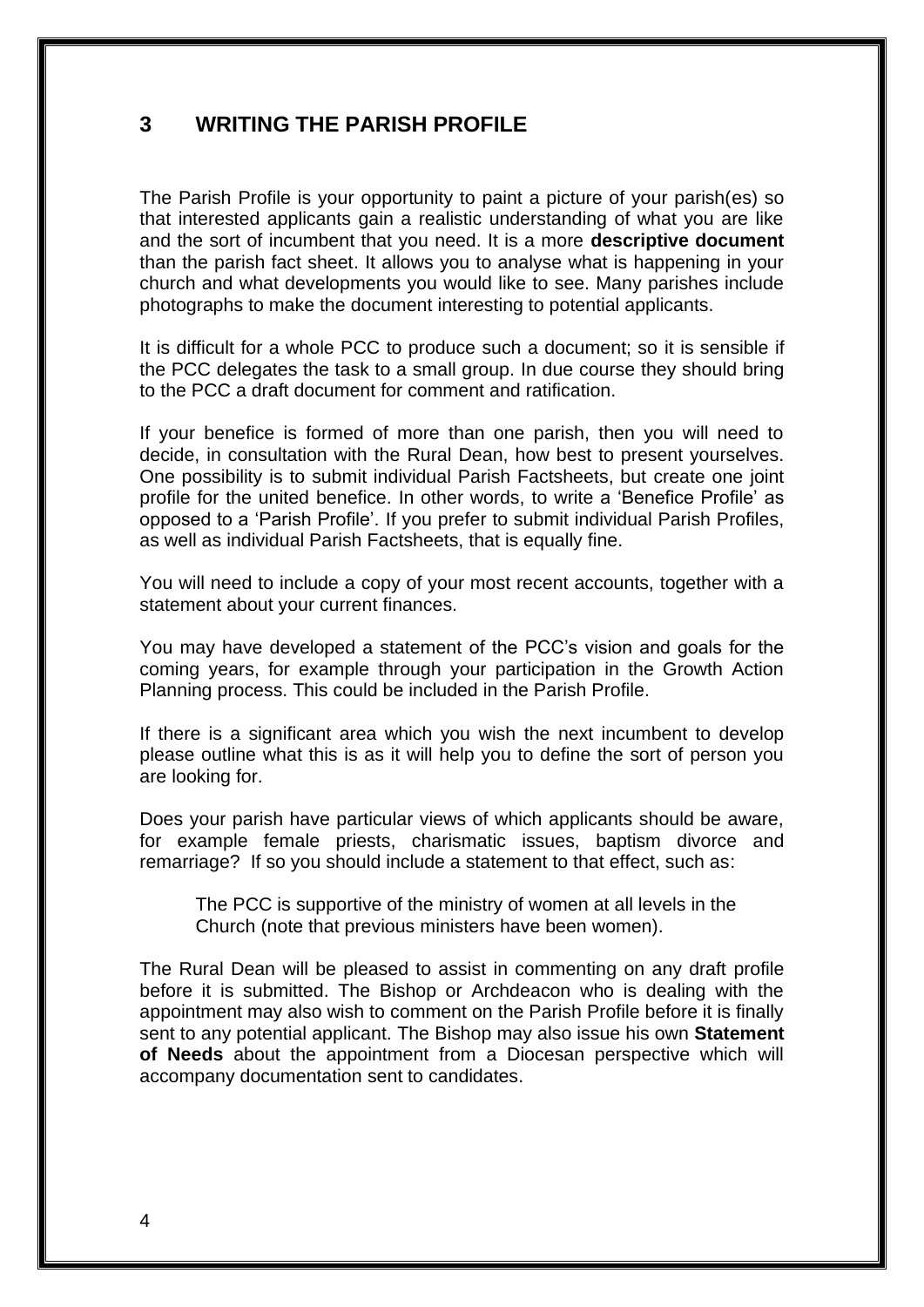## **4 ROLE DESCRIPTION**

Most of the role description for any clergy person will be as stated in the Canons of the Church, together with the standard requirements which are specified in the Common Tenure arrangements.

There may be some specific responsibilities or duties which are customarily expected in your parish or benefice. Examples might be trustee responsibilities for local charities, or involvement in school governing bodies, or local chaplaincies. Please list these in the Parish Profile.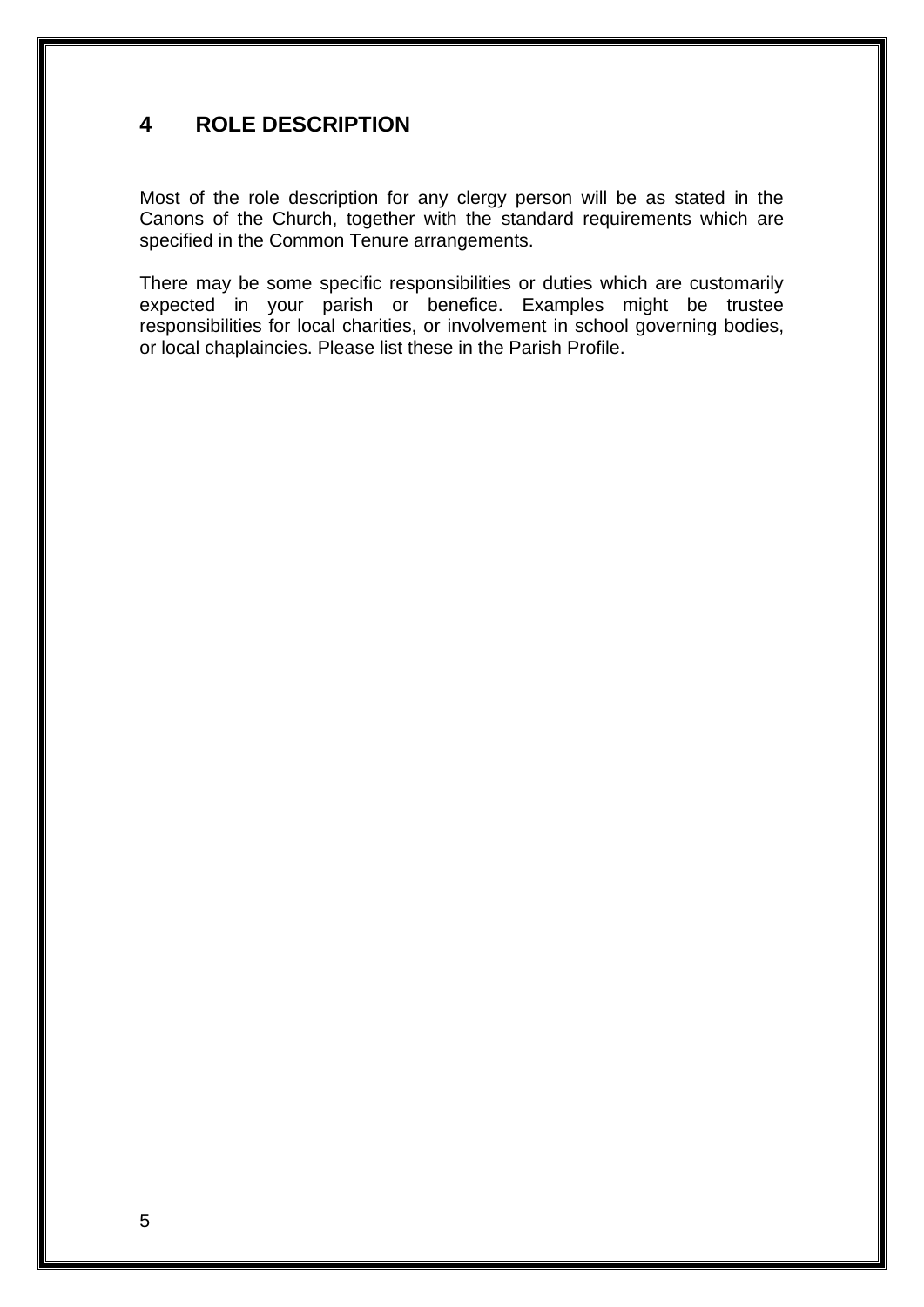## **5 PARISH REPRESENTATIVES and FORM 34**

Towards the end of your deliberations, the PCC will need to hold a special meeting (sometimes called a Section 11 Meeting) to ratify the Parish Profile and to elect two people to represent you in the appointment process. It is helpful if the representatives are chosen to represent the range and diversity of parish life. They should be confident to speak about the Parish Profile and ideally have the skills and expertise to discern the right person. They do not have to be the churchwardens. It would be helpful if at least one of them could be on email to enable prompt and efficient communication. It is worth bearing in mind their availability as some meetings and interviews may need to take place during the working week.

You should record the contact details of the elected **Parish Representatives** on **Form 34.** You will also need to record the outcomes of any decisions of the PCC with regard to a Letter of Request to the Bishop in relation to the acceptability of a female incumbent, and any wider theological convictions concerning the ministry of ordained women in the benefice. There are some particular requirements which the PCC needs to follow if a Letter of Request is to be considered, and Mrs Liz Geddes will advise upon these as may be requested. This should be done within **4 weeks** of receiving notice from the Designated Officer. If this is not possible, please contact the Designated Officer to agree a revised date.

Once completed, the original signed copy of Form 34 should be posted to the Designated Officer for Appointments (who is the Diocesan Director of Human Resources) at Church House. Hard copies should also be sent to the Bishop of Chester, to the Patron (if not the Bishop), and to the Suffragan Bishop or Archdeacon overseeing the appointment. Please send this form in as soon as possible, even if the final versions of the Parish Fact Sheet and Parish Profile are not quite complete. On receipt of the form the senior clergy and Church House officials will then know who to contact in relation to the vacancy.

When finished, hard copies of the Parish Profile, the Parish Fact Sheet, the latest Financial Accounts and Statement, and any other relevant documentation should be sent to the Designated Officer for Appointments at Church House, to the Patron (if not the Bishop) and to the Bishop of Chester.

**Electronic copies of all documentation** should be sent to them as well, and to the following:

- The Suffragan Bishop
- The Archdeacon
- The Rural Dean
- The Deanery Lay Chairman
- The PCC representatives

Their contact details can be found in the Diocesan Year Book.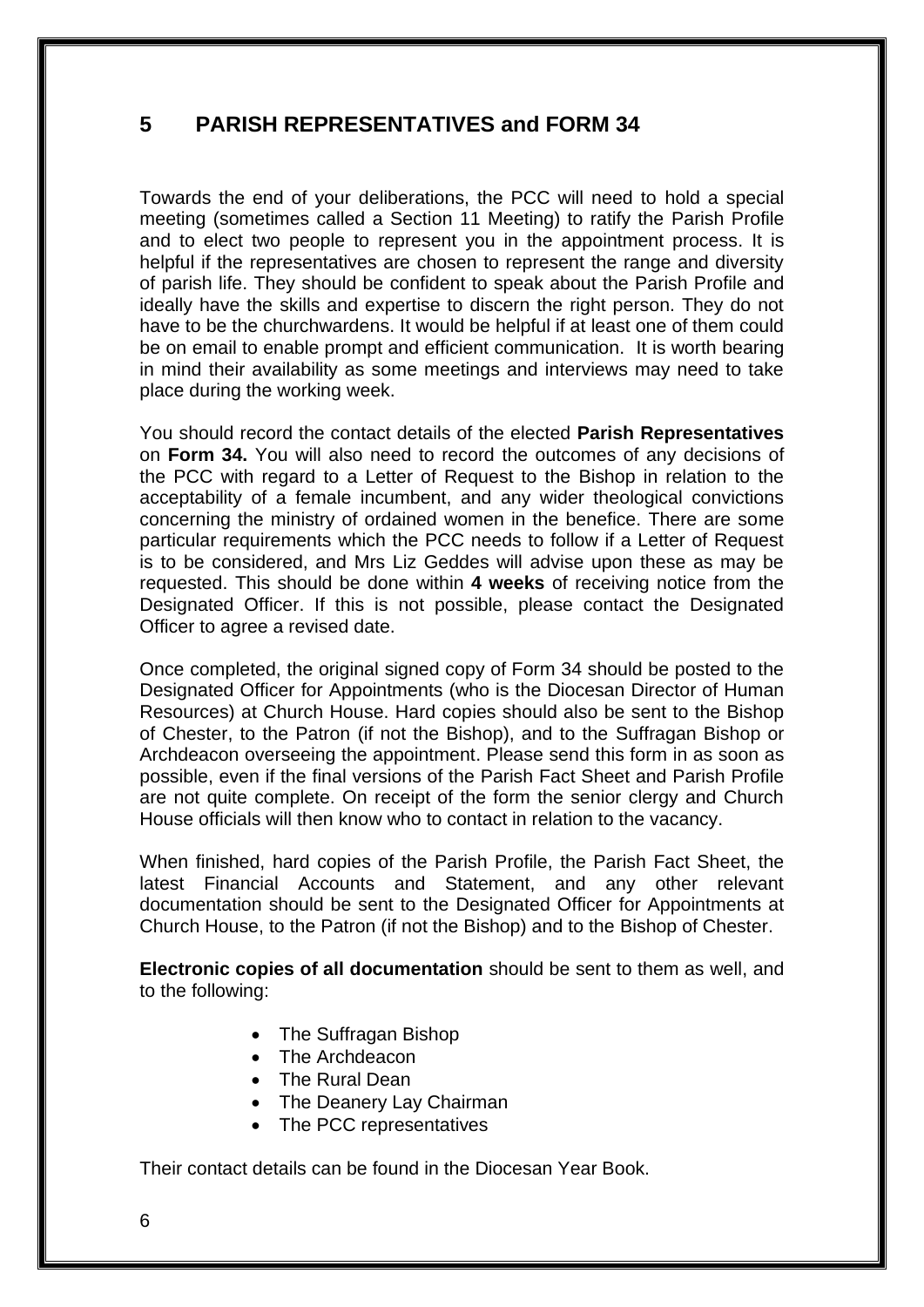## **FORM 34**

### **PATRONAGE (BENEFICES) MEASURE 1986**

### **Notice of Appointment of Parish Representatives and other matters**

### **Diocese of CHESTER**

**Benefice of ………………………………**

**To: The Presenting Patron**

### **The Designated Officer: Mrs E A Geddes, Church House, 5500 Daresbury Park, Daresbury, Warrington, WA4 4GE**

1. I hereby give you notice that, at a duly convened meeting(s) of the parochial church council, which took place on (and ), the following persons were appointed as the representatives of the council in connection with the selection of a new incumbent.

| Name:          |                                                                                                                             |
|----------------|-----------------------------------------------------------------------------------------------------------------------------|
| Address:       |                                                                                                                             |
|                |                                                                                                                             |
| Phone number:  | <u> 1980 - Andrea Andrew Maria (h. 1980).</u>                                                                               |
| Email address: | <u> 1989 - Andrea Station Barbara, amerikan personal personal personal personal personal personal personal personal per</u> |
|                |                                                                                                                             |
| Name:          |                                                                                                                             |
| Address:       |                                                                                                                             |
|                |                                                                                                                             |
| Phone number:  |                                                                                                                             |
| Email address: |                                                                                                                             |

2. I enclose a copy of the statement prepared by the council describing the conditions, needs and traditions of the parish (the Parish Profile).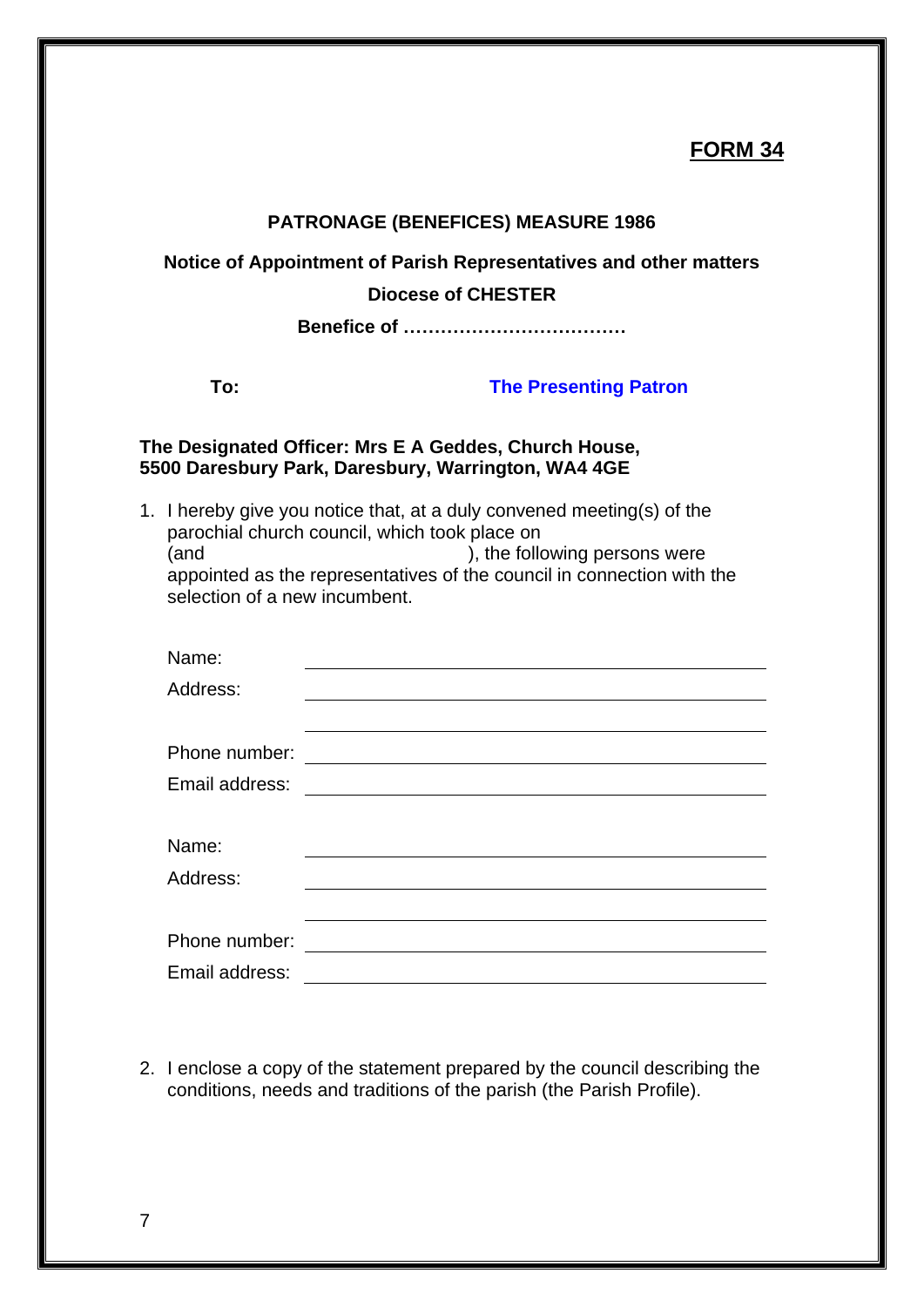- 3. The council resolved:
	- 1 to request the presenting patron to consider advertising the vacancy; **YES/NO**
	- 2 to request a joint meeting under section 12 of the Measure ; **YES/NO**
	- 3 to request a statement in writing from the Bishop describing in relation to the benefice the needs of the Diocese and the wider interests of the church; **YES/NO**
	- 4 that it either
		- 4.1. **does not intend / intends** to consult the wider church community with a view to passing a resolution to make a request to the Bishop, on grounds of theological conviction, that arrangements be made for it in accordance with the House of Bishops' Declaration on the Ministry of Bishops and Priests (concerning women priests).

or

4.2. **has made** a request to the Bishop, on grounds of theological conviction, that arrangements be made for it in accordance with the House of Bishops' Declaration on the Ministry of Bishops and Priests (concerning women priests).

Signed:

Secretary of the Parochial Church Council.

Dated:

Copied to: The Bishop of Chester Suffragan Bishop Archdeacon The Rural Dean The Deanery Lay Chair PCC Representatives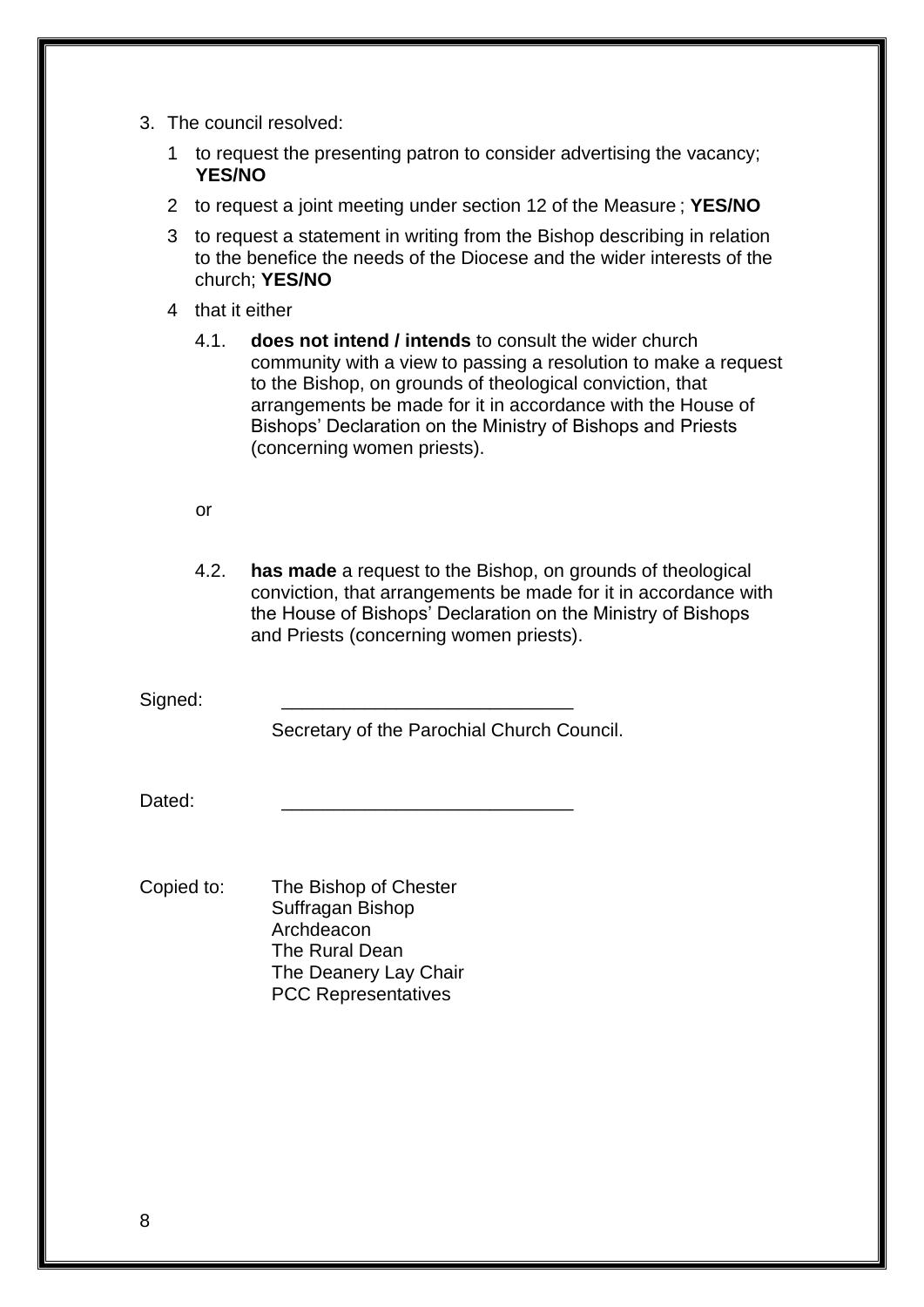## **6 THE LEGAL PROCESS**

### **THE RESPONSIBILITIES OF THE PATRON**

If the Patron is not the Bishop and is an individual, they will usually involve themselves in the appointment or appoint a representative. If the Patron is a college or a patronage trust they will similarly appoint a representative. The Diocesan Designated Officer will inform the PCC Secretary who this person is. If the legal formalities are not undertaken by the Patron within two months of the benefice becoming vacant, then the Bishop fulfils the role of the Patron.

### **JOINT MEETING**

Once the Parish Profile has been submitted, any of the three parties to the appointment (PCC, Patron or Bishop) may request a 'round table meeting' to reflect on it. This may be referred to as a 'Section 12 Meeting'. In practice, such a meeting is rarely called. If requested, the PCC Secretary must convene this within 6 weeks, giving participants 14 days' notice. In the case of the Bishop or Patron requesting a joint meeting this must be made within 10 days of them receiving from the PCC its Parish Profile.

Once a meeting has been requested, the Patron may not legally make an offer of the benefice to a priest until the meeting has been held, or all concerned have agreed not to hold it, or until the six-week period has expired. If either the Patron or the Bishop request a joint meeting and the PCC Secretary fails to convene it, then the Parish Representatives lose the right to veto any choice of Incumbent.

The **purpose of the meeting** is to exchange views on:

- (a) the Parish Profile and
- (b) the Bishop's Statement or, if no written statement has been requested, to invite an oral statement on the appointment.

The Bishop and/or the Patron (or his representative) may send a representative to the meeting if they are unable to attend personally. At least one third of the members of the PCC must attend, and the outgoing Incumbent and spouse are excluded. The Rural Dean and the Lay Chair of the Deanery Synod must also be invited to attend.

### **THE RIGHTS OF PATRONS AND OTHERS**

Before an offer is made to a priest to be presented to an incumbency, the Patron needs to secure the written agreement of the Parish Representatives and the Bishop (if the Bishop is not also the Patron). The Diocesan Designated Officer will provide the appropriate forms for this.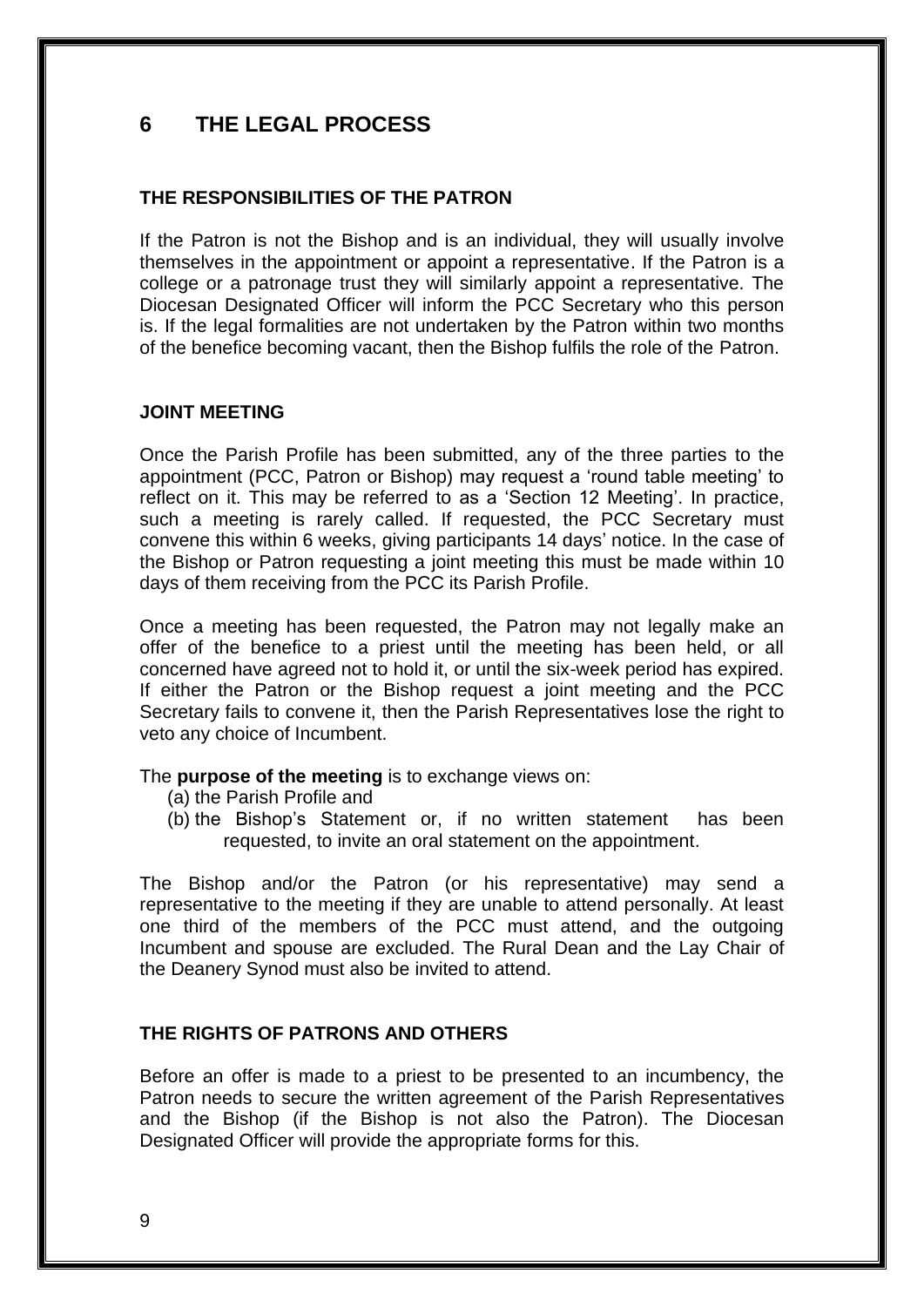The Patron may choose to submit a name to the Parish Representatives and to the Bishop (if he is not the Patron), without advertising the position locally or nationally. Normally, however, the Patron will want to involve the Parish Representatives and the Bishop (or Archdeacon) at each stage of the process.

When the Patron has chosen a priest to whom they wish to offer the benefice, they must give notice of this to the Bishop and to the Parish Representatives who must approve the offer before it is made. A Patron will have deemed the name to have been approved unless:

- the Bishop gives notice of refusal within 4 weeks
- the Parish Representatives give notice of refusal within 2 weeks

In the event of a refusal, the Patron has the right to refer the matter to the Archbishop for adjudication.

Once the Patron has offered the benefice to a priest and the priest has accepted in writing, the Patron must give formal notice of the presentation to the Bishop. This must happen within **9 months** of the notification of the vacancy. If the Patron fails to do this, or if no priest has accepted the appointment, then patronage lapses to the Archbishop.

Further details of the legal process are available on the Church of England website and in various publications. The Diocesan Designated Officer will be happy to advise on specific matters.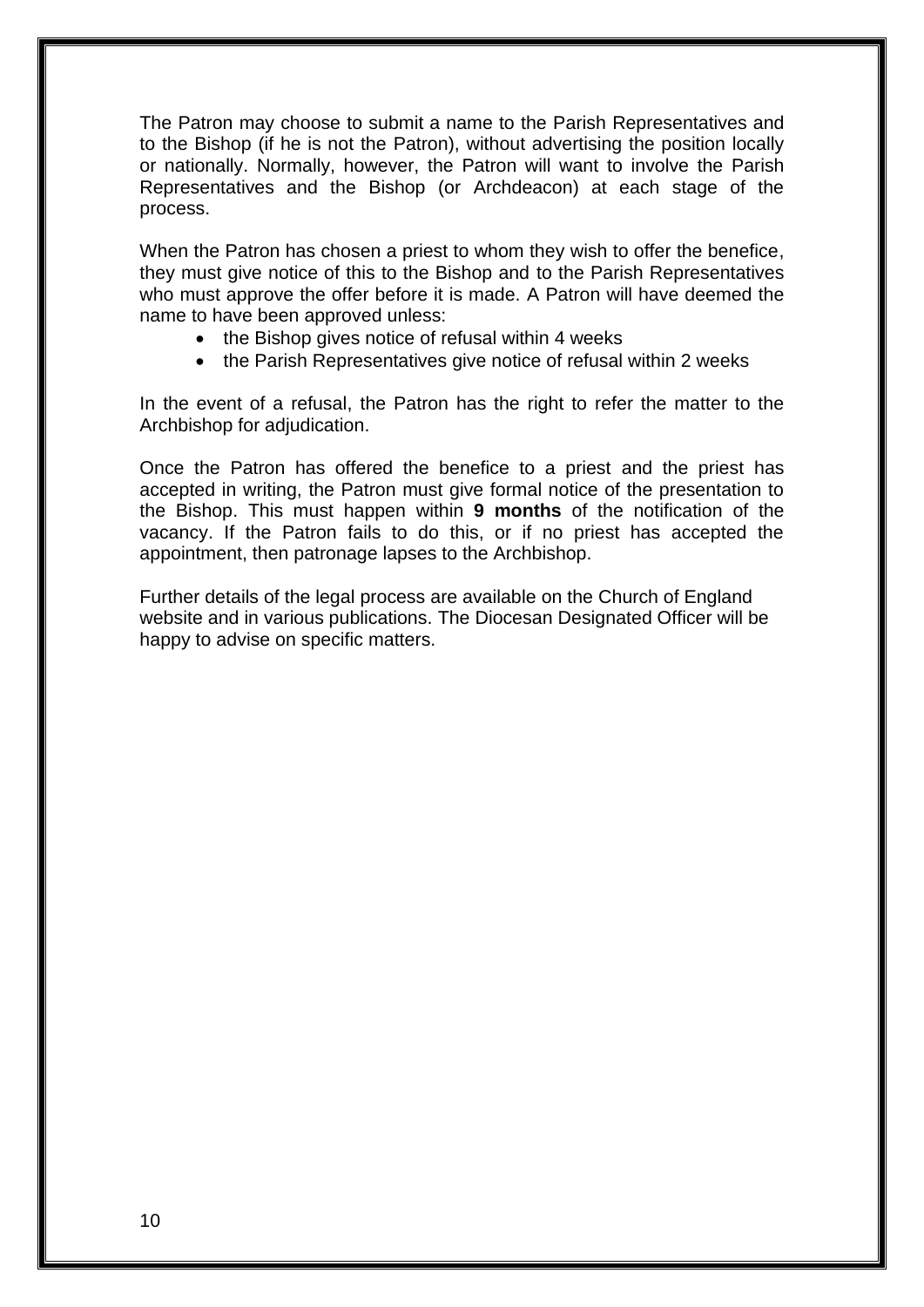# **7 THE SELECTION PROCESS**

### **ADVERTISING THE POSITION**

All vacancies in the Diocese are advertised on the Diocesan website free of charge. This usually generates a number of 'expressions of interest' from clergy from both within and beyond the Diocese. Increasingly clergy interested in a move outside their own diocese use the internet and keep any eye on areas of the country to which they may wish to move.

The costs of advertising in the National Church Press are expensive. It can range from £750 - £1000, depending on the size and publication. Obviously, a national advertisement has a much wider readership, but this does not necessarily mean that it will generate more or better applicants.

Not all clergy respond to adverts. Some look to their bishop for advice and guidance. The Bishop / Archdeacon or Patron (if not the Bishop) will discuss with the Parish Representatives the best way forward for your parish. The final decision on advertising, however, always rests with the Patron. The costs of an advertisement, together with the reasonable costs of candidates attending interview, will fall to the PCC if the PCC has agreed that the post should be advertised. Any advert must be agreed by the Patron and the Bishop or Archdeacon dealing with the vacancy.

### **SHORTLISTING**

The Diocese requires all candidates to submit an application using its official application form, and provide the names of three referees. If the post is advertised, there may be more applications than can easily be interviewed and it will then be necessary to shortlist. The Bishop / Archdeacon and/or Patron is responsible for this in consultation with the Parish Representatives, and in some cases they may involve the Rural Dean. If there have been only three or four applications and two of these do not satisfy any of the criteria you have set out, it is unhelpful to shortlist them just to make up the numbers. On the other hand, a perfect shortlist could be just one ideal candidate! If the PCC has thought carefully about the essential criteria, normally candidates who did not meet them would not be called for interview.

Candidates should be asked if they have any special needs to be taken account of in the selection process eg good access, large print documents, dietary needs etc. When coming to interview, they will also be asked to present receipts for any reasonable expenses, including travel costs.

If candidates require overnight accommodation, the parish will be required to offer it, preferably in a convenient bed and breakfast hotel (e.g. Travel Lodge or Premier Inn) rather than in the home of a parishioner.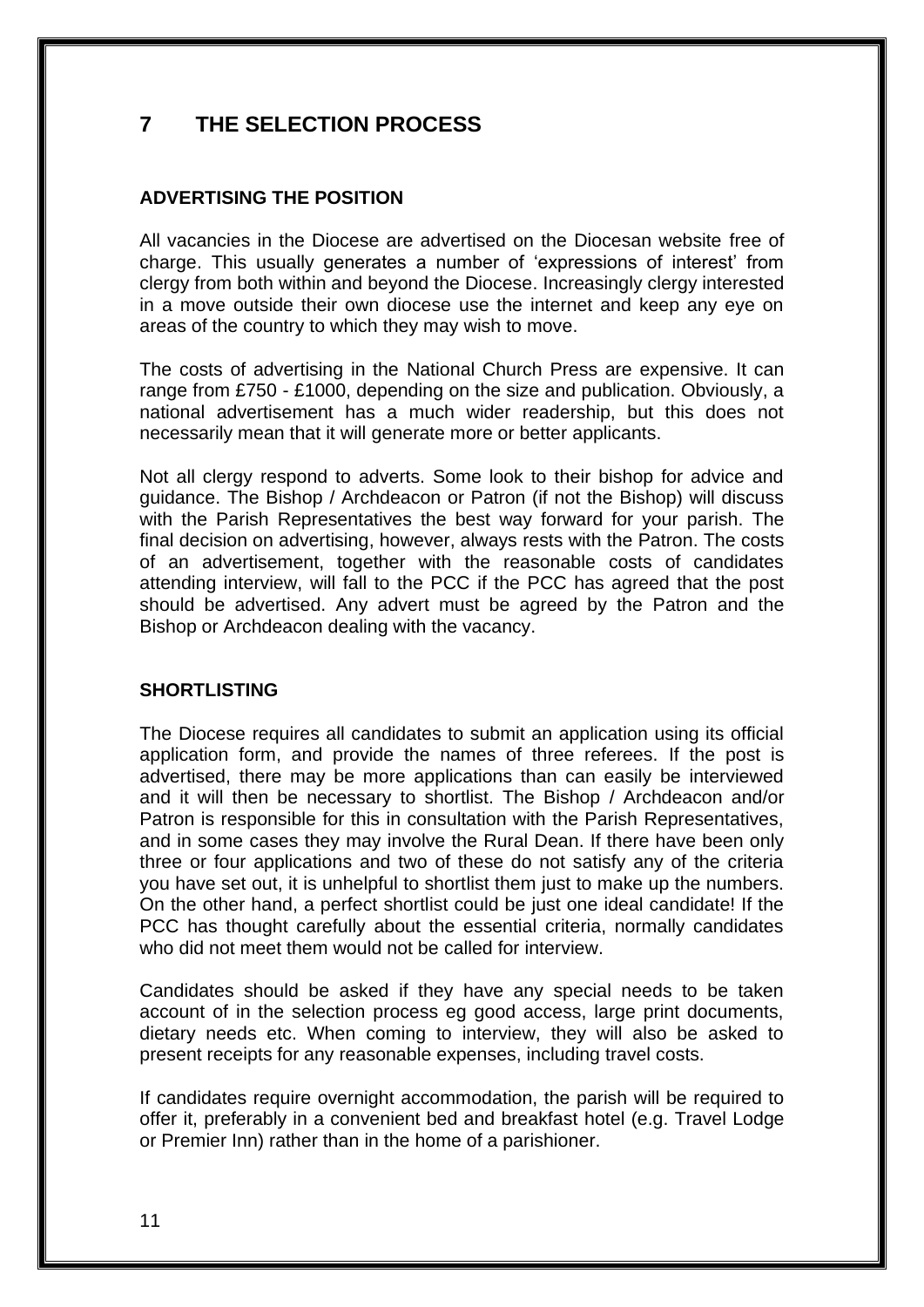#### **VIEWING THE PARISH**

The Bishop / Archdeacon, Patron and Parish Representatives will need to agree a timetable and the procedures for the appointment. It is helpful for applicants to get as good a flavour of the parish as possible in advance of any interview. To this end, arrangements need to be made by the Parish Representatives to show shortlisted candidates round the parish, view the church(es), the vicarage and any other significant parish facility. This is often arranged to take place earlier on the day of the interviews, or the day before.

If there are assistant clergy and/or lay workers, the Bishop / Archdeacon, the Patron and the Parish Representatives will need to decide if and how to involve them. It may be important that the applicants meet them and have the opportunity to be briefed on how the parish is organised. On the other hand, if there are difficulties in a ministry team, this may not be advisable.

If members of a ministry team are invited to assist in talking informally to the interviewees or taking them on a tour or sharing in an informal lunch, it needs to be clear that this is *not* part of the interview process, but an opportunity for the candidates to get to know what the parish is like.

Parish Representatives need to be mindful that some candidates may not have told their churchwardens or colleagues that they are applying for the post; so strict boundaries of confidentiality need to be observed to save any future embarrassment.

### **THE INTERVIEW**

The interview panel will normally consist of the Bishop / Archdeacon, the Patron or representative (if the Patron is not the Bishop) and the Parish Representatives. Sometimes the Rural Dean is invited to share in the interviews.

If the interviews are to be held at your church, it is important to select a quiet room where you will be confident that you will not be disturbed. Ensure that there is not a telephone that will ring during the interview and switch all mobile phones to silent or off!

The Bishop or Archdeacon will advise you about the layout of the room. It provides a friendlier atmosphere to sit around a low coffee table in a circle rather than have the interview panel sitting behind a desk with the interviewee sitting opposite.

Ensure that a jug of water and glasses are available.

Candidates may be required to give a presentation. If so, they will be notified about this in advance of the interview by the Bishop / Archdeacon or Patron. The Bishop or Patron will draw up a draft structure of questions, to be finalised with the parish representatives. The questions asked, the order in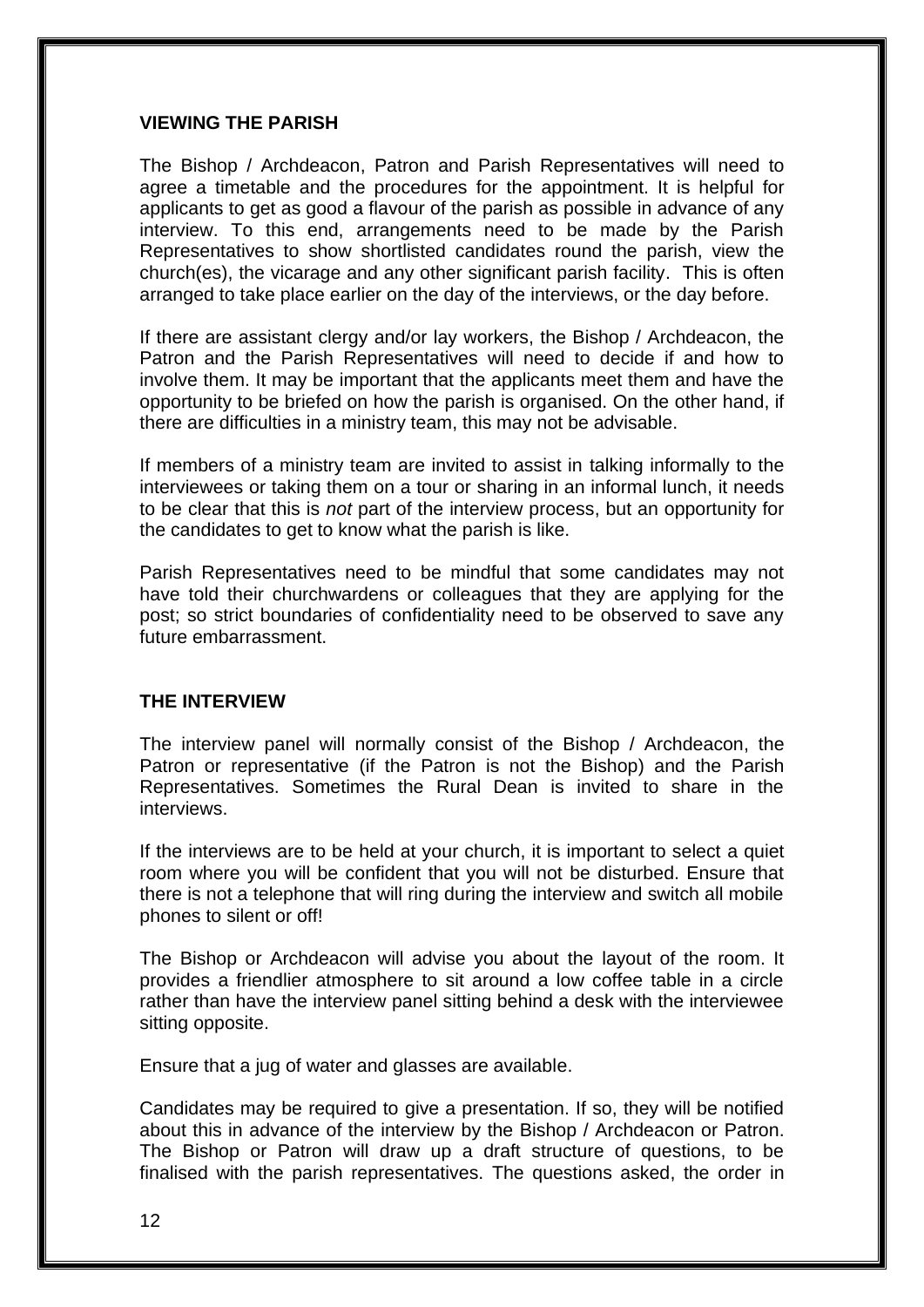which they are asked, and which member of the panel is to ask each question, are decided in advance of the interview. Similar questions should be asked of all applicants in order that the interview be equitable.

The Bishop / Archdeacon and Patron (if not the Bishop) will have seen the references in advance of the interview, and will ask any questions which the references raise.

### **THE DECISION**

Once the interviews are completed, the interview panel retires to discuss the performance of the candidates and agree whether an appointment is to be made. Referral should be made to the notes made by the interview panel member(s) for any clarification.

It is the Patron's responsibility to present to the Bishop, the proposed Incumbent as a result of the selection process, but in practice patrons who are there at the interview will hope for a collaborative consensus on who is best for the post.

The panel will agree whether the Bishop / Archdeacon, or the Patron, will give feedback to the unsuccessful candidates.

Once the interview panel has decided on the person they want, if all agree, the Patron will formally recommend the person to the Bishop. There remain some necessary legal processes before an official announcement can be made, such as a **Clergy Current Status Letter** (CCSL) if the successful candidate is from another diocese. A **CRB disclosure** is also required, and in some circumstances an **Occupational Health Assessment** may be required. The candidate must accept in writing the written offer of the Patron/Bishop.

### **ANNOUNCING THE RESULT**

A formal announcement will be made from the Diocesan Office when all these requirements have been met and a date for the institution or licensing has been set. However an **informal announcement** in both the old and the new benefice can be made "subject to completion of legal requirements". The date of this is decided between the successful candidate and the Parish Representatives. Once a date is agreed, it is important that the Bishop or Archdeacon handling the appointment, and the Rural Dean know when it is to take place.

### **INSTITUTION OR COLLATION**

Clergy need to give notice to their bishop of a move. So it may be three or four months before they take up the new post. The Bishop must give notice of his intention to institute or collate the priest to the PCC Secretary, who must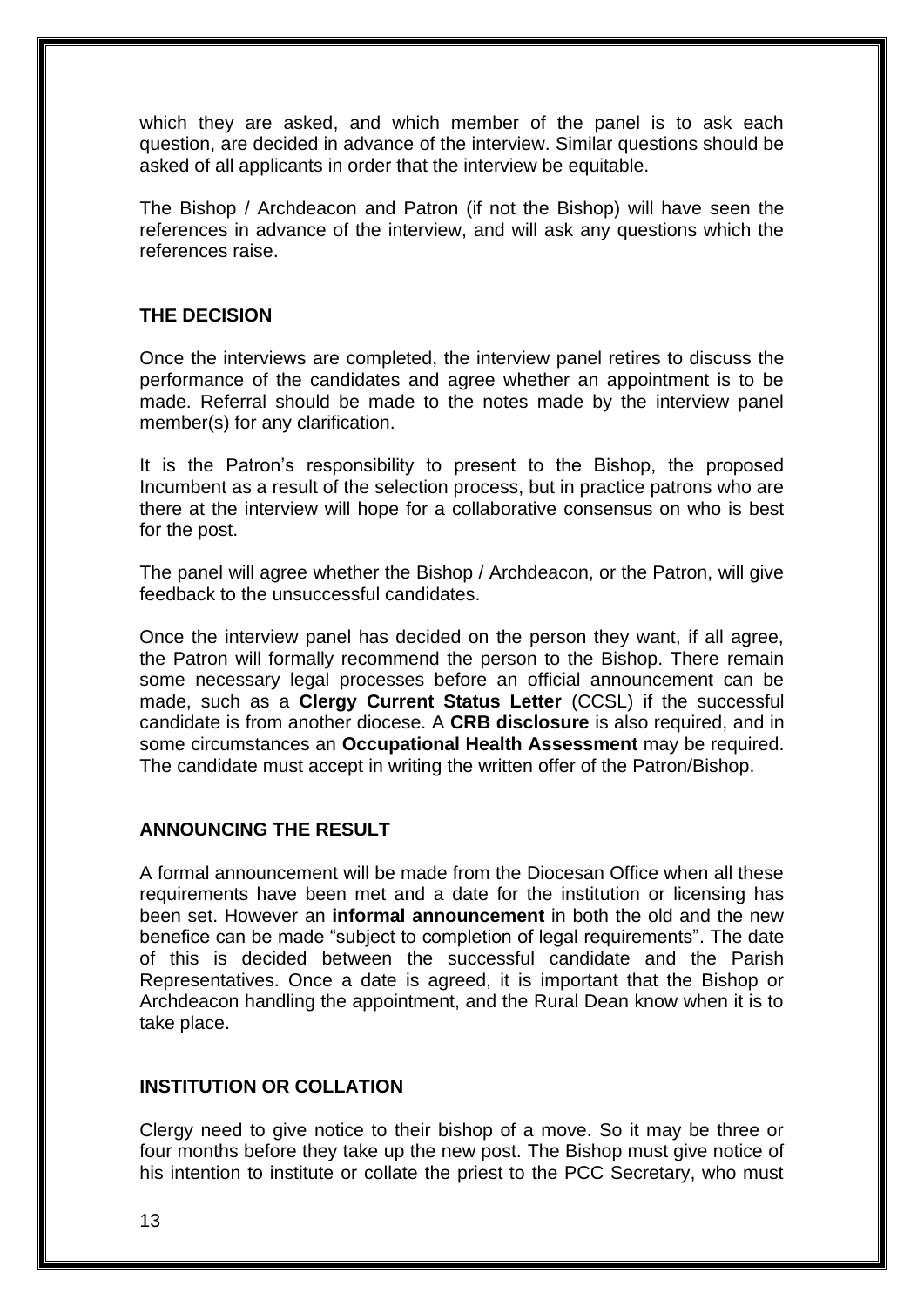see that the notice is displayed at or near the principal door of every church and licensed place of worship in the parish for three weeks. The institution or collation can then take place.

NB A collation is the act of presenting a priest to a benefice when the Bishop is patron. Where he is not the patron, the Bishop will institute the priest to the benefice. If the priest will not be the Incumbent, but the Priest-in-Charge, the Bishop will license the priest.

The Archdeacon will induct and install (an Incumbent) or install (a Priest-in-Charge) usually during the same service.

The collection taken at the service will be donated to the Chester Clergy Family trust. Gift Aid envelopes will be provided by the Rural Dean.